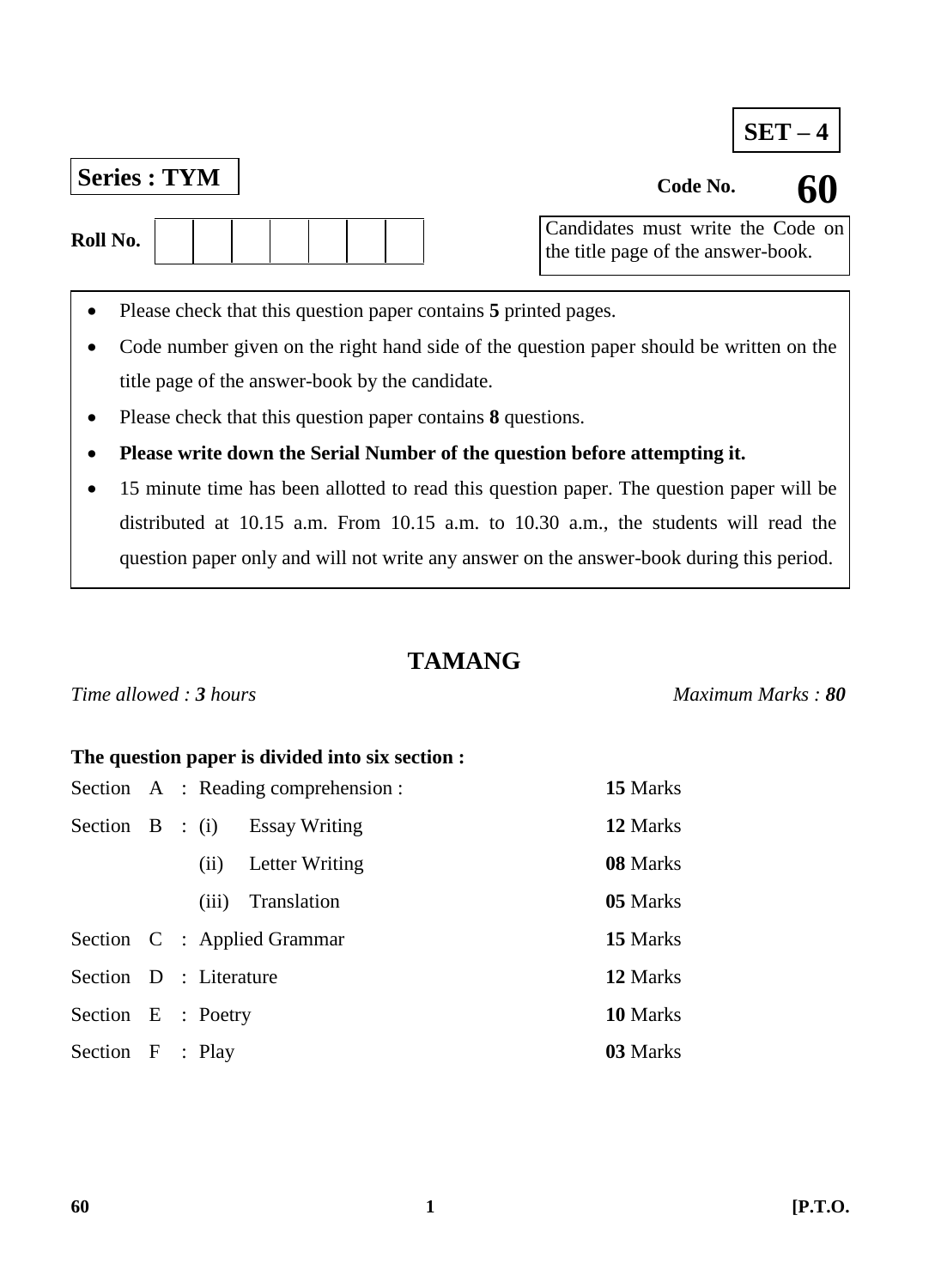#### **SECTION – A**

### **Reading Comprehension ( )**

रेश्वर सैनायडू ब्राय इेट ग्रेस्ट्रेड प्रतालेज ग्रेस ब्राय कुकर से प्रताय के स्वया নাৰ্'ন নাৰ্'ৰ্ষম ভ্ৰুম'ন দ'ৰ্ষৰ্ম স্বৃজ শীৰ্মুন । সমস্ত্ৰ'ৰ স্বৃজম্ভ্ৰম হ্ৰিম'ন শ্ৰমু', সম্ভ্ৰ', শ্ল'-ন্ত্ৰ' र्ने बोटे में अप्रमाश पानीला के प्रवास राष्ट्र इस्ट्रेन के साथ प्रोड़ के बाद से बाद कर के बाद से स प्रश्रम प्रयो बाद बिया ने प्रदेश । अयसुत्य बेट गुर्म बॅन्डे अबेया यत्याय युद्द ब्राश्रुल्य के प्रांत. बोट अर्था के पाल कर किया के बाद के बाद के साथ क थिज । ट्रेज़र्टाञ्चा डी झूट. लटांटा से शिजा प्रशासी लाइ. सुझा से से से से से से से लाइ लाया कराया 2 अज्ञात । ख़ैद अंग्रें किया से अप्रता के अन्य कार्य बना कर के अत्री के प्राप्त क्षया \স্মৰ্দ্ৰ গ্ৰুম দস্মৰে ই:বৰ্ণ্ট্ৰম্ব, শ্ৰুম্ব ১পৰ ভূৰৰা গ্ৰন্থ গ্ৰুমন্ট্ৰ(ন্যায় স্নম্ৰন্থ, প্ৰকাৰ প हेश्वर कुलवल ट्वैश द्वेश ट्वैश्ववेश हे हेश्वेली

0) देन्दे हुँद्रपत्य अगमीगारे यद देवाँ :-

|                    | (गा) ह़यद कुलवल ड्रैयदे हेना बबड़ेंव डेंशु ?                                                                                                                                                                                                                                                                            | $\overline{2}$ |
|--------------------|-------------------------------------------------------------------------------------------------------------------------------------------------------------------------------------------------------------------------------------------------------------------------------------------------------------------------|----------------|
|                    | (19) বমন্ত্ৰ দিশৰ বিষ্ণা ?                                                                                                                                                                                                                                                                                              | $\overline{2}$ |
|                    | (या) प्रथसेज ग्री रू. नार मार श्री वा ?                                                                                                                                                                                                                                                                                 | $\overline{2}$ |
|                    | (८.) प्रश्रे शेर था जिले रेख्यू सेतथील :                                                                                                                                                                                                                                                                                | $\overline{2}$ |
|                    | (3) त्यायुरेके कुर्कगुरा पितान बेरणेश वासुवा ?                                                                                                                                                                                                                                                                          | $\overline{2}$ |
|                    | (क) त्यसु विवास सेटवय हेन्न ?                                                                                                                                                                                                                                                                                           | $\overline{2}$ |
| $(\boldsymbol{z})$ | ১ ১ বি. (বৰ্ট এই বিষ্যা                                                                                                                                                                                                                                                                                                 | $\mathbf{1}$   |
| (5)                | হিন দখন ট্ৰিয় দিদক্ষ হৈয়ব য়ুন ?                                                                                                                                                                                                                                                                                      | $\mathbf{1}$   |
|                    | $(B)$ $\frac{1}{2}$ $\frac{1}{2}$ $\frac{1}{2}$ $\frac{1}{2}$ $\frac{1}{2}$ $\frac{1}{2}$ $\frac{1}{2}$ $\frac{1}{2}$ $\frac{1}{2}$ $\frac{1}{2}$ $\frac{1}{2}$ $\frac{1}{2}$ $\frac{1}{2}$ $\frac{1}{2}$ $\frac{1}{2}$ $\frac{1}{2}$ $\frac{1}{2}$ $\frac{1}{2}$ $\frac{1}{2}$ $\frac{1}{2}$ $\frac{1}{2}$ $\frac{1}{$ |                |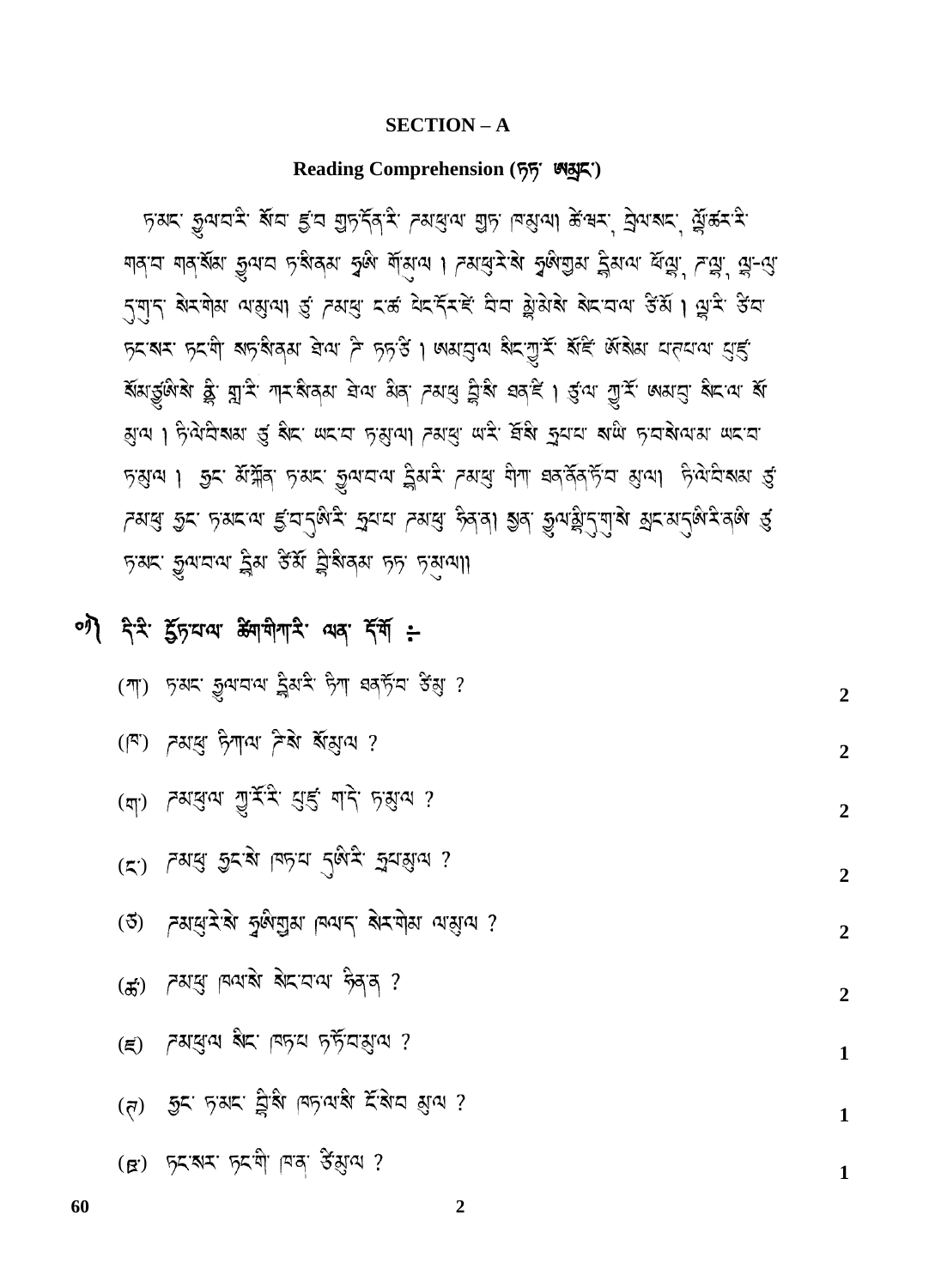### **SECTION – B**

## **Essay Writing ( )**

र) अरबे विवादाय संक्ष्मार्सरे गुराई टूर्देव क्ष्मारे बाबारी प्रेमी:-**12** الخليج التي الله التي الله المعام الله المعالم المعالم المعالم الله الله الله الله الله عليه الله الم ষস্থা দিমা স্থানে জয়া কৰিব পৰা প্ৰতিষ্ঠা বিদ্যালয়ৰ বিষ্ণা \*门 মীশ শ্ৰম্ভূঅ মুখ ব্ৰশী **8**

## **0 )** Translation (5 अ) में पुरुष के प्रारंभ (1945) के साथ प्रशासक के साथ प्रशासक के बाद प्रशासक के बाद प्रशासक

Once there was a thirsty fox in search of water. After a while, he saw a well. In his haste, the fox tripped at the edge of the well and fell down into it. "Why was I in such hastel" he cried. "The well is deep. How will I get out ?". The fox was still pondering on the matter, when a goat came to the well. She was surprised to see the fox in the well "What are you doing there?" she asked

"Well, the water of this well is really cool and tasty. I came down here to get some" said the fox. Why don't you come down? It is the tastiest water you would have ever drunk." "The water does look good" thought the goat. "Ok, I am coming down" she said and jumped into the well with a big splash.

#### **SECTION – C**

### **Grammar ( )**

04) देने वेबयाय फुँकुक्रमय यक फूर्ण:-

|  |  |  |  |  | وَالْكُمُونَ ﴾ [الله: 6] अर्थायुं द्वारा केवल लेखर और सुने पुरान करने केवल केवल केवल केवल केवल केवल |  |  |
|--|--|--|--|--|-----------------------------------------------------------------------------------------------------|--|--|
|  |  |  |  |  |                                                                                                     |  |  |

- है। गुल्रांच हेना हेन अधिय हें या देखा गया है
- गी अवक्र क्रा बेब अर्अवक्राकर क्या सुना सुत्य ?
- 5) बेर्देन क्ष्म प्रेमा 52 ਬੇਕ ਵੇਂਧ। **2**

**60 3 [P.T.O.**

**2**

**2**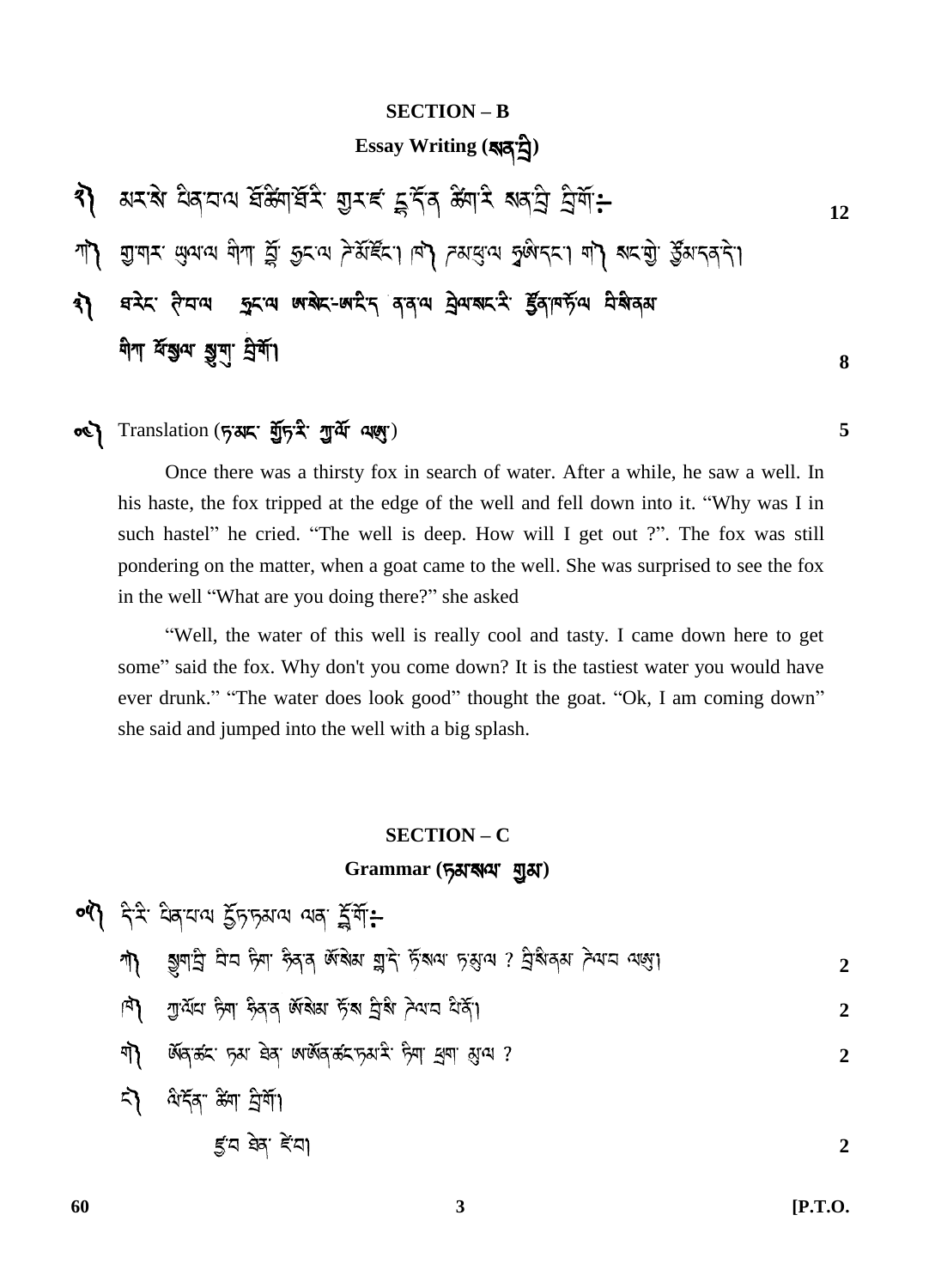| ठी     | द्भैदाद क्षेण ट्रेगो।                      |                  |
|--------|--------------------------------------------|------------------|
|        | וְהֹאוּ הָא הָמוֹ                          | $\boldsymbol{2}$ |
| ಹೆಗ್ಗಿ | শাণ ঘেনা দিশ দিবৰ ?                        | $\mathbf{1}$     |
| ξ,     | ঞ্চুনামর্য়ন্ম "মাশ্রুবার" ঘিন দিশ দ্বির ? |                  |
| ₹े     | শঞ্জিন্ম দ্বাঁষ য়ুাই ম্যুন্ম, ট্রর্শী।    | $\mathbf{1}$     |
| 卧      | ড়ম ট্ৰ'ন দিশ দ্বিব ?                      | 1                |

|  | $\tilde{\mathcal{F}}$ । "यहिन अधिय येंगुन" मैन हैना हैदन ? |  |  |  |  |  |  |
|--|------------------------------------------------------------|--|--|--|--|--|--|
|--|------------------------------------------------------------|--|--|--|--|--|--|

### **SECTION – D**

## **Literature, Prose ( )**

# 4 इत्यासे देसे हें प्रयाय या र्यूगें:

| $(\mathcal{T})$              | ন্মহন্মু হাত্ৰাঝ দ্বীন দ্বীৰ জীৱীয় দিশ-দিশ থ্ৰাঝ ? ব্ৰিৰ্শী  | $\overline{2}$ |
|------------------------------|---------------------------------------------------------------|----------------|
| $(\mathbb{F})$               | बूदय कुँख बेब केंव कुँखेर ज़ेग बुग सुख ?                      | $\overline{2}$ |
| $(\overline{q})$             | "'सेसेगाववादवा रगा" हेले घेघ झुल ?                            | $\overline{2}$ |
| (5)                          | ্দুৰ্গুৰু নেপ্ৰাৰ্থ নেতা টুত্ৰাইছত ইপ্ৰুট্ল চিতাৰ দুপ্ৰীক্ষ ১ | $\mathbf{1}$   |
| (3)                          | ष्ट्रेदय्तृगुत्व क्रुूक्षदं स्र्याः द्रश्रुत्व ?              | $\mathbf{1}$   |
| $\left( \frac{1}{2} \right)$ |                                                               | $\mathbf 1$    |
| $(\vec{\epsilon})$           | ক্কিয় সাহায়ী ষ্ট্ৰমানৰ বিধে মাৰ বিজয় প্ৰথম ভূৰৰ ?          | $\mathbf{1}$   |
| $(\vec{r})$                  | ছিদ্র ষ্ট্রুদ্ধের্স: বিবানা নারীর: দ্রিয়ানা ?                | $\mathbf 1$    |
|                              | (B.) 25 LE d. at a dailed at the gall ong 5                   |                |